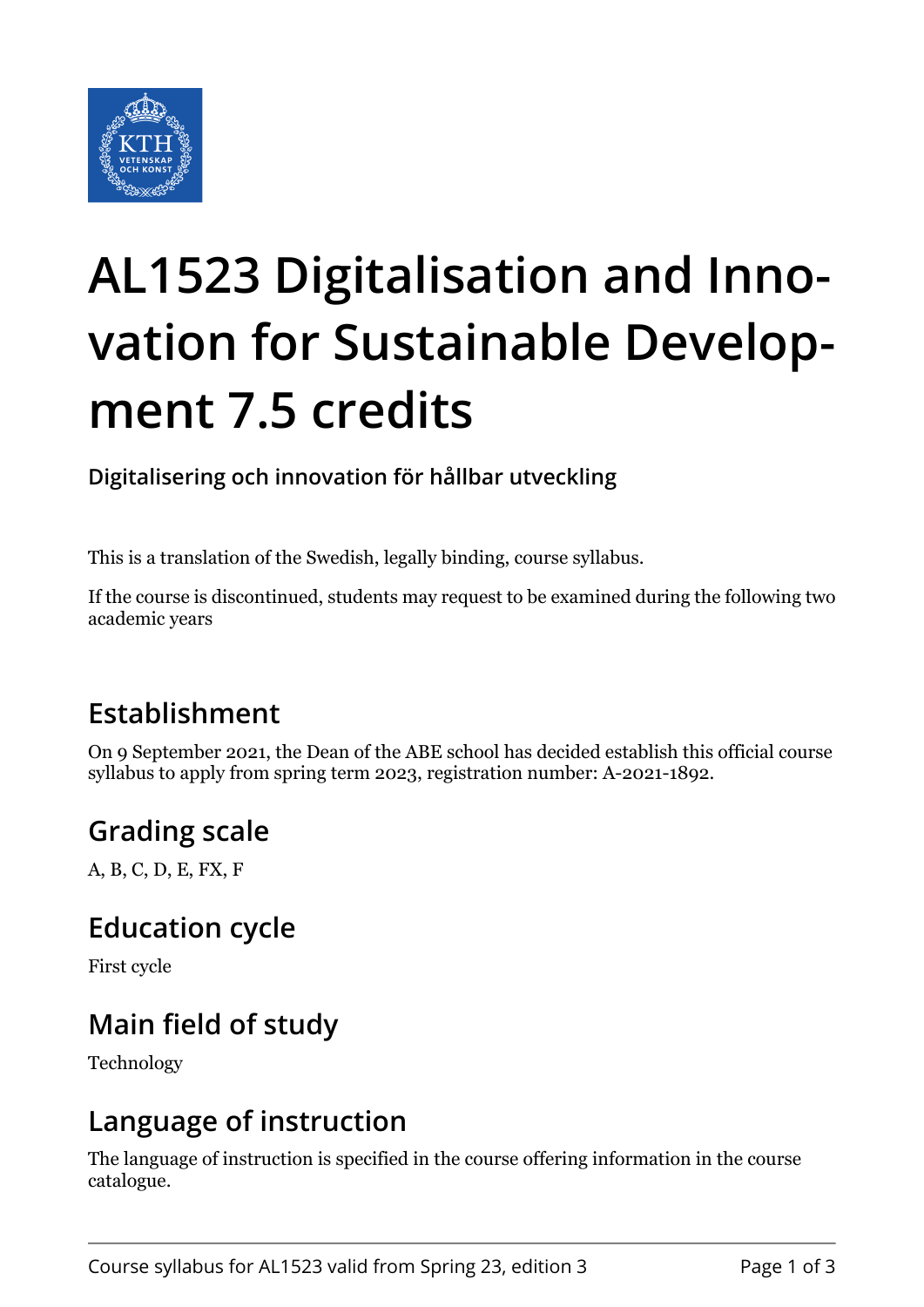# **Intended learning outcomes**

The overall aim of the course is that students upon completion of the course should have sufficient knowledge of the advantages and disadvantages of digitalisation, with regard to ecological and social sustainable development in a system perspective, so that they can make conscious choices and can search additional knowledge in a well-informed way when developing new solutions.

On completion of the course, the students should be able to

- Give an account of and problematise the concept sustainable development
- Give an account of central concepts and methods that are used to describe and assess sustainability aspects of technical solutions with a system perspective
- Describe societal challenges with connection to ecological and social sustainable development
- Give an account of national and international goals for sustainable development
- Apply knowledge of sustainable development to independently suggest, describe and evaluate new solutions within digitalisation for sustainable development in a system's perspective
- By means of basic innovation theory reflect on the potential of digitalisation for sustainable development
- Cooperate in project form and based on given preconditions develop new solutions
- Present results in scientific written format and popular oral format
- Present and receive criticism orally and in writing

## **Course contents**

The course includes lectures, seminars, project work in groups and a home exam. Lectures and seminars include presentations and discussions about challenges and goals of sustainable development in different parts of society, for example how digitalisation can contribute with solutions but also contribute to new challenges, and basic innovation theory with applications for sustainable innovation.

The project work is carried out in collaboration with a company or research project. The aim is that the students should apply knowledge and skills in digitalisation from earlier courses on different problems with connection to sustainable development. The project work is reported in a written report and orally at a final seminar.

In the home exam, the students are given the opportunity to specialise in an area of digitalisation for sustainable development of their own choice.

# **Specific prerequisites**

45 higher education credits in Computer and information science and Electronics. Exception from Swedish 3.